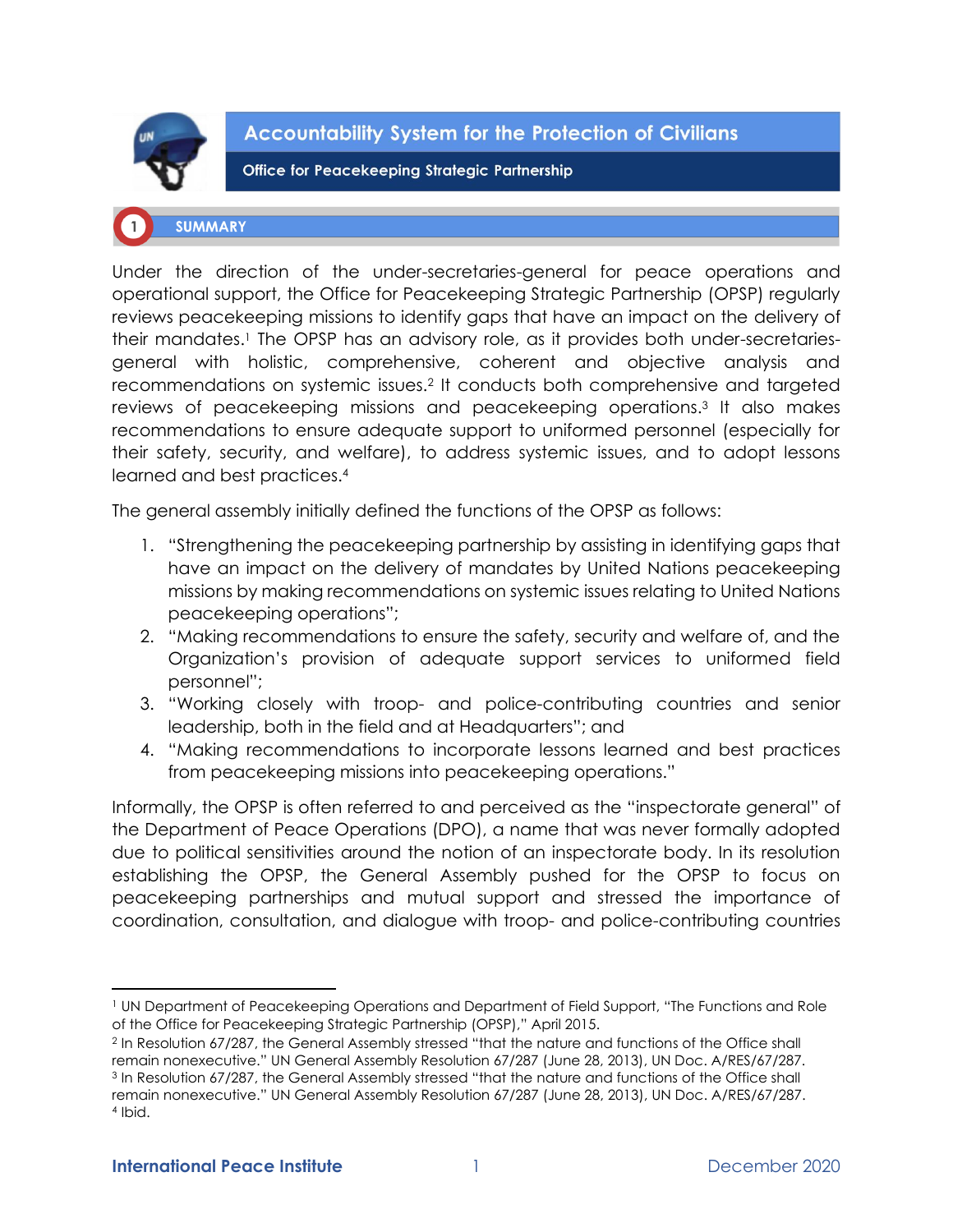(T/PCCs). Notably, the OPSP is encouraged to work closely with T/PCCs and senior leadership, both in the field and at headquarters.

From March 2018 to February 2020, the OPSP conducted ten reviews and two special investigations.<sup>5</sup>



**RELEVANCE TO THE PROTECTION OF CIVILIANS** 

The OPSP has considered performance issues impacting the implementation of protection of civilians (POC) mandates in some of its reviews and issued specific recommendations to improve POC efforts.

**Examples** 

The OPSP visited the UN Mission in South Sudan (UNMISS) and reviewed the mission's strategy for and approach to the protection of POC sites. Following this visit, UNMISS shifted toward a more mobile posture, enhanced the sharing of peacekeepingintelligence, and improved its casualty evacuation procedures.

The OPSP visited the UN-AU Mission in Darfur (UNAMID), where it reviewed, among other issues, the way integrated patrols were conducted and issued recommendations related to force domination.

The team also participated in the special investigation into the massacre in Alindao in the Central African Republic (CAR) and reviewed the factors and systemic issues that led to the crisis. It identified the shortcomings of the military, police, and civilian components that contributed to the mission's failure to protect civilians.



**Governing rules** 

Established by the General Assembly through Resolution 67/287 in August 2013, the OPSP was fully operational in December 2013. The Department of Peacekeeping Operations and Department of Field Support adopted an official policy outlining the functions and role of the OPSP in April 2015.

## **Process and functioning**

Recognizing the need for strategic and operational engagement at all levels across UN headquarters and field missions, the UN established the OPSP to ensure that:

<sup>&</sup>lt;sup>5</sup> In this timeframe, OPSP conducted reviews of the UN Disengagement Observer Force (UNDOF), UN Peacekeeping Force in Cyprus (UNFICYP), UN Interim Force in Lebanon (UNIFIL), UN Mission for the Referendum in Western Sahara (MINURSO), UN Mission in South Sudan (UNMISS), UN Multidimensional Integrated Stabilization Mission in the Central African Republic (MINUSCA), UN Multidimensional Integrated Stabilization Mission in Mali (MINUSMA), UN Organization Stabilization Mission in the Democratic Republic of the Congo (MONUSCO), UN–African Union Mission in Darfur (UNAMID), and UN Interim Security Force for Abyei (UNISFA).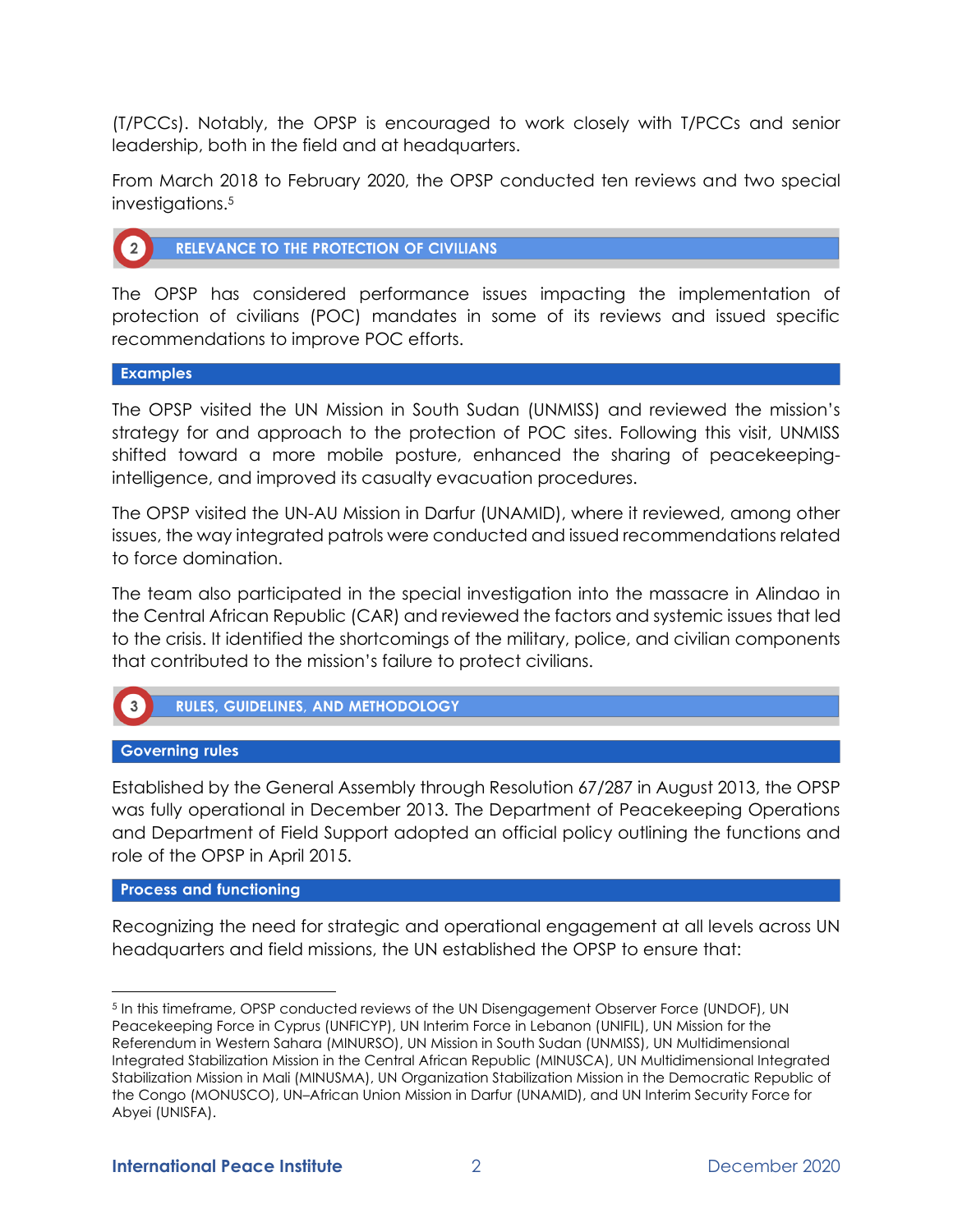- Concepts of operations, rules of engagement, mission support plans, and other directives are appropriate;
- Plans, information gathering, and operational activities are integrated;
- Standards are applied;
- Contributions are generated;
- Personnel are trained;
- Logistics requirements are met;
- Medical capabilities are established;
- Welfare measures are in place; and
- Safety and security provisions are enhanced.

Among the major issues it considers are safety, security, and welfare. The OPSP also leads efforts to follow up on the implementation of the action plan on improving the security of peacekeepers.

The OPSP comprises a director, a senior military strategic partnership officer, a senior police strategic partnership officer, a mission support officer, and a team assistant. The OPSP has been reinforced by additional posts seconded by member states or funded by member states' extrabudgetary contributions.

The OPSP aims to visit all peacekeeping missions to assess gaps in implementing mandates as frequently as possible. It designs its annual workplan with anticipated reviews, visits, and reports in response to specific requests but can also undertake ad hoc visits following an incident or special investigation.<sup>6</sup> From March 2018 to February 2020, it conducted ten reviews and participated in two special investigations.

Upon its return from the field, the OPSP provides a debriefing within one week and a report within six weeks, directed to both under-secretaries-general at UN headquarters. Findings are also shared with the head of the mission under evaluation and with all relevant stakeholders. These under-secretaries-general are the only authorities to endorse the OPSP's recommendations. The integrated operational teams (IOTs) at headquarters are responsible for coordinating the implementation of recommendations, with the assistance of the OPSP. The OPSP also liaises with T/PCCs to discuss the implementation of its recommendations.

<sup>6</sup> The workplan is shared with the evaluation team of DPO's Policy, Evaluation and Training Division (DPET) and the Office of Internal Oversight Services (OIOS).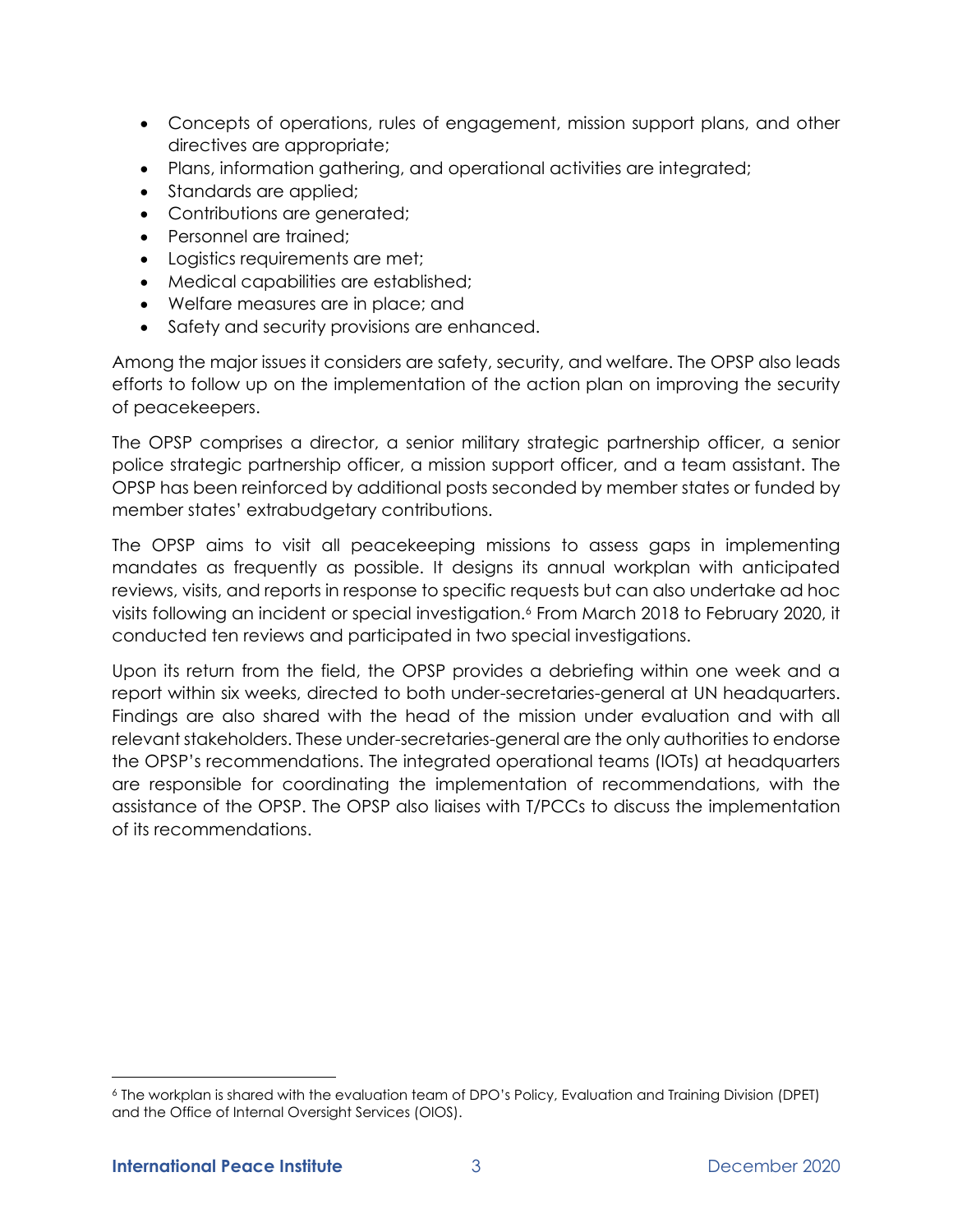# **ANALYSIS**

The OPSP conducts periodic, independent inspections of all peacekeeping missions and makes direct recommendations to the under-secretaries-general to address gaps in the implementation of mandates. Consequently, the positioning of the OPSP confers it legitimacy and makes it a promising tool to strengthen accountability. Its small and agile team of senior military and police experts has been able to provide concrete recommendations to address operational challenges and performance gaps that were subsequently implemented.

## Timing

 $\begin{pmatrix} 4 \end{pmatrix}$ 

| <b>Regular process</b>                      |   | The OPSP regularly visits missions for its<br>targeted, crosscutting reviews.                                                              |
|---------------------------------------------|---|--------------------------------------------------------------------------------------------------------------------------------------------|
| <b>Extraordinary measure after incident</b> | X | The OPSP can also consider<br>extraordinary incidents and lead and<br>participate in ad hoc missions, including<br>special investigations. |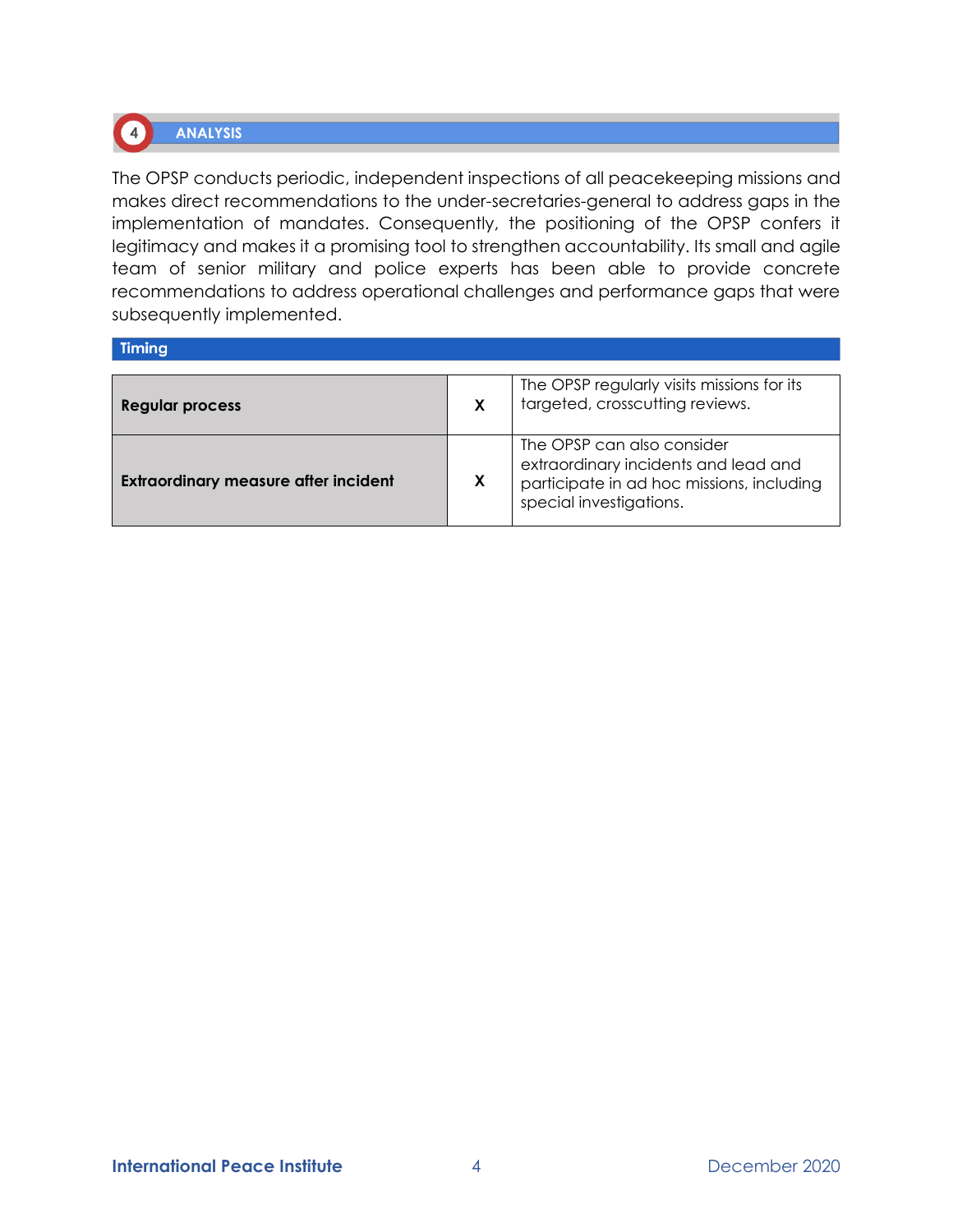## **Actors and answerability structure**

The OPSP reports to the under-secretaries-general for peace operations and operational support. It is often perceived as an independent, expert-level team that can afford to be critical and provide frank assessments. The credibility of the current head of the OPSP (a general who served as a force commander and an SRSG in peacekeeping missions) has been key to ensuring the legitimacy of its reports.<sup>7</sup> Recommendations are endorsed by both under-secretaries-general, and a follow-up video call is organized every three months with field missions to discuss the implementation of these recommendations. The OPSP pursues a collaborative approach with T/PCCs to address challenges and performance gaps. It engages in regular discussions with contributors and brings their attention to the performance issues it identified during its field visits.

| <b>Held</b><br>accountable by                         |                 | <b>Individuals</b> | Unit            |        |          | <b>Mission</b> | Secre- | Contri-<br>buting | <b>Security</b><br>Council/ | Member | Population | Other |
|-------------------------------------------------------|-----------------|--------------------|-----------------|--------|----------|----------------|--------|-------------------|-----------------------------|--------|------------|-------|
|                                                       |                 |                    | <b>Military</b> | Police | Civilian |                | tariat | countries         | 5th Com-<br>mittee          | states |            |       |
| <b>Individuals</b>                                    |                 |                    |                 |        |          |                |        |                   |                             |        |            |       |
| Unit/                                                 | <b>Military</b> |                    |                 |        |          |                | X      |                   |                             |        |            |       |
| section/                                              | Police          |                    |                 |        |          |                | X      |                   |                             |        |            |       |
| component                                             | <b>Civilian</b> |                    |                 |        |          |                |        |                   |                             |        |            |       |
| Mission                                               |                 |                    |                 |        |          |                |        |                   |                             |        |            |       |
| Secretariat                                           |                 |                    |                 |        |          |                |        |                   |                             |        |            |       |
| Contributing<br>countries                             |                 |                    |                 |        |          |                | X      |                   |                             |        |            |       |
| <b>Member states</b>                                  |                 |                    |                 |        |          |                |        |                   |                             |        |            |       |
| <b>Security Council/</b><br>5 <sup>th</sup> Committee |                 |                    |                 |        |          |                |        |                   |                             |        |            |       |

<sup>7</sup> The UN General Assembly explicitly requested "the Secretary-General to appoint a Director of the Office who has leadership experience in peacekeeping missions and is from a troop- or police contributing country, taking into account the level of national contributions to peacekeeping operations." UN General Assembly Resolution 67/287 (August 15, 2013), UN Doc. A/RES/67/287.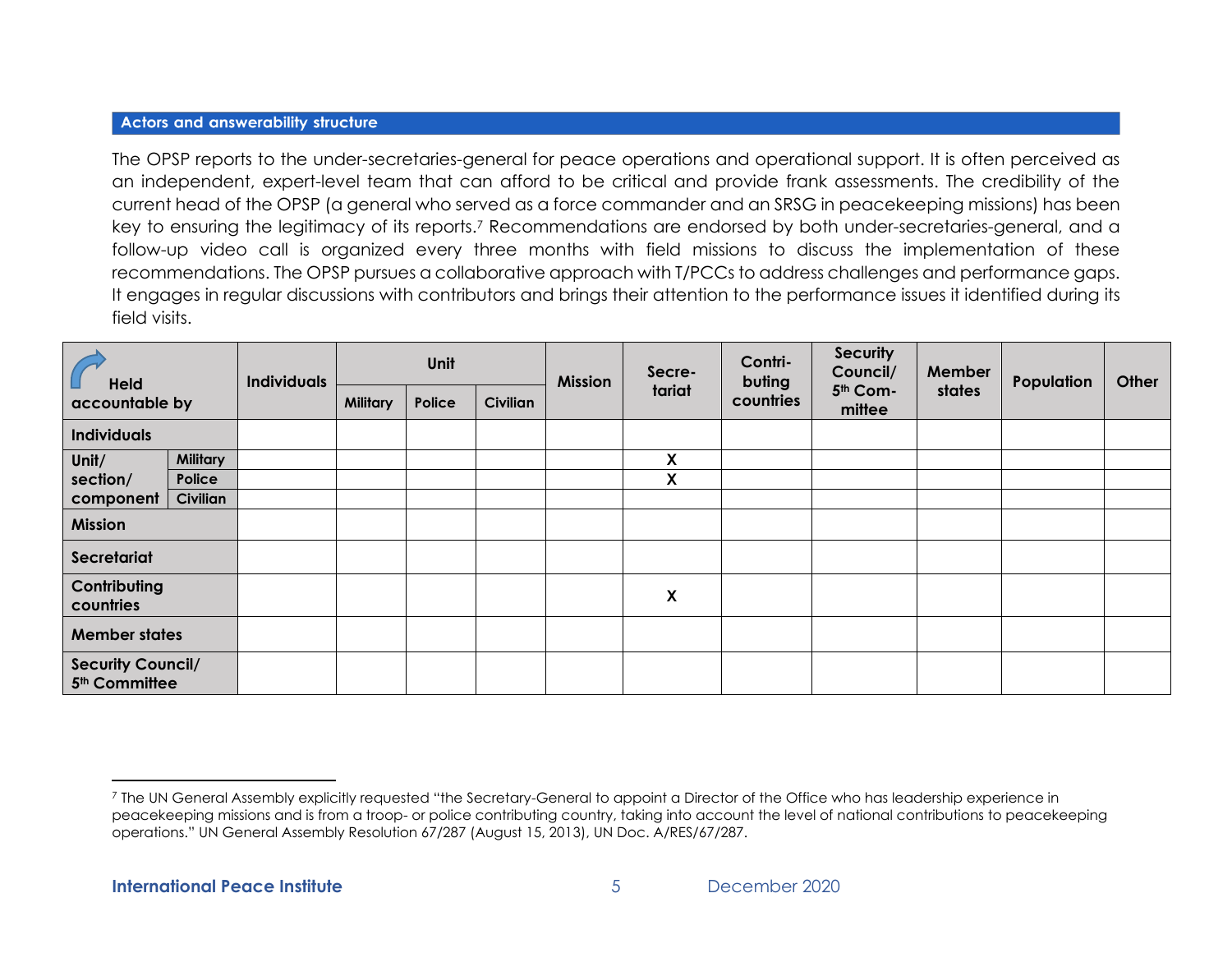## Scope and objective

In the past, the OPSP has tended to focus on assessing uniformed personnel, which can limit the relevance and impact of its recommendations for multidimensional, whole-ofmission issues like POC. Recently, however, the OPSP has broadened the scope of its reviews and examined cross-cutting issues. The office is also part of the Policy Working Group at headquarters and actively contributes to the development and revision of policy and guidance.

Because of its structure, however, the OPSP has few resources to conduct in-depth, longitudinal analysis of structural, systemic, or thematic issues and tends to be consumed by mission-specific reviews throughout the year. The absence of a senior civilian staff member who could bring specific expertise on political, civilian, and cross-cutting issues has been a critical limitation to the team's ability to assess multidimensional peacekeeping missions.

| <b>Collect best</b><br>practices and<br>lessons learned | X | As per the General Assembly resolution, the OPSP can<br>make recommendations to incorporate lessons learned<br>and best practices.           |
|---------------------------------------------------------|---|----------------------------------------------------------------------------------------------------------------------------------------------|
| <b>Track performance</b>                                | X | The OPSP regularly visits peacekeeping missions to identify<br>sources of dysfunction and shortcomings in the<br>implementation of mandates. |
| <b>Establish facts and</b><br>circumstances             | X | In the case of special investigations, the OPSP can<br>contribute to the establishment of facts for a specific<br>incident.                  |
| <b>Establish</b><br>responsibility                      | X | In the case of special investigations, the OPSP can<br>contribute to the attribution of responsibility for failure.                          |
| <b>Identify structural</b><br>and systemic issues       | X | The OPSP regularly visits missions to identify systemic issues,<br>gaps, and factors impacting performance.                                  |

## **Type of accountability**

The OPSP enables the UN to ensure performance accountability for uniformed personnel.

#### **Outcome**

The OPSP issues a report following its field visits and shares recommendations with both under-secretaries-general, who have the authority to endorse them. The implementation of endorsed recommendations, with specific timelines in certain cases, is supposed to be coordinated by the IOTs with the assistance of the OPSP. The under-secretaries-general participate in follow-up video calls with the missions that were reviewed every two to three months following the endorsement of recommendations. This demonstrates buy-in within the senior leadership of the UN Secretariat and ensures follow-up with the missions until the recommendations are sufficiently implemented.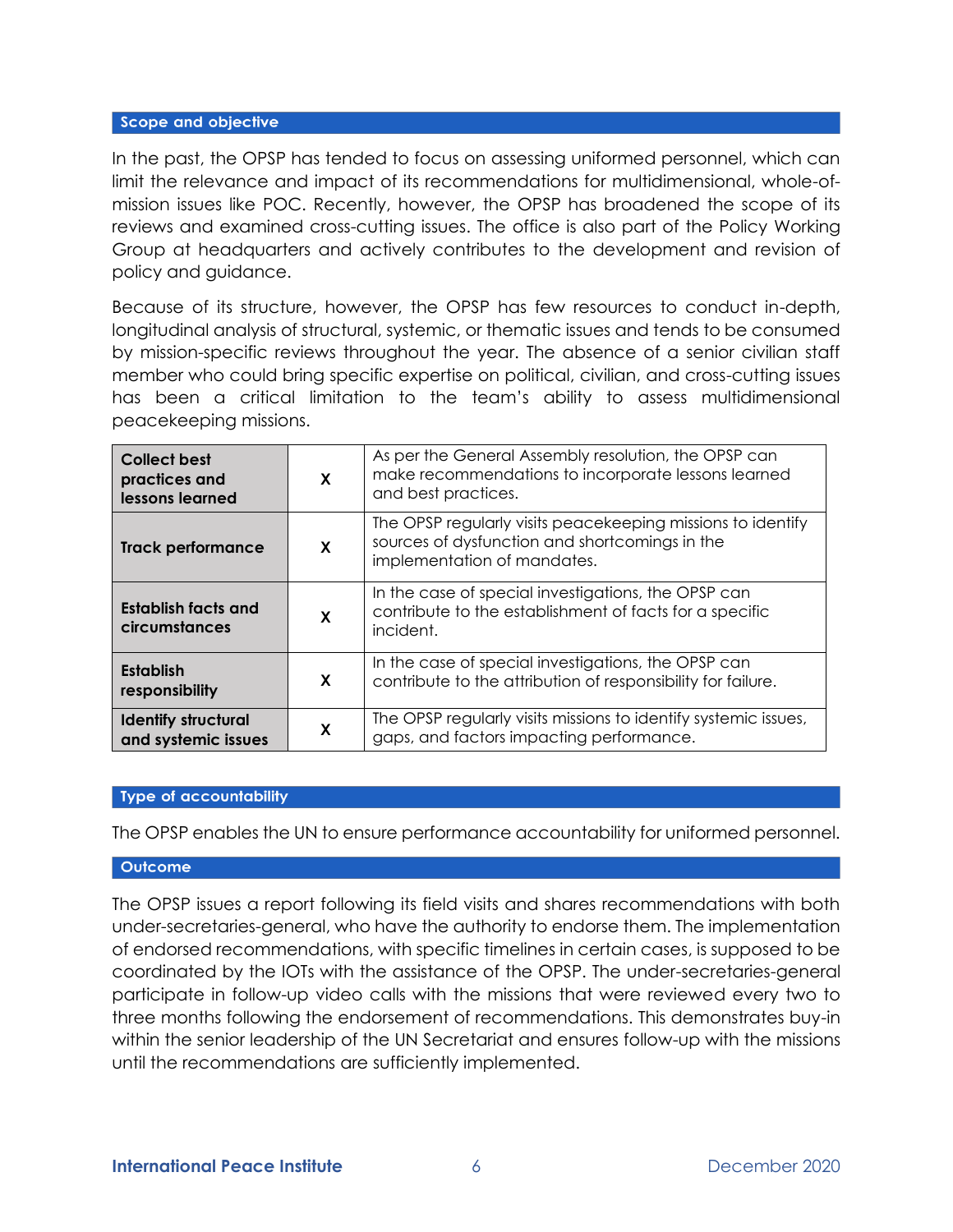Recommendations can include corrective measures, depending on the scope of the issues identified by the team. These can address the strategic approach of a mission and the rationale behind the deployment of uniformed capabilities. In UNMISS, for example, the OPSP identified gaps between the mission's general focus on POC sites and the significant level of threats outside POC sites. As reported by DPO, this led to a change of strategic approach by the mission.<sup>8</sup> OPSP's recommendations can also touch upon operational issues related to a mission's patrolling approach or logistical issues, such as the provision of appropriate bathrooms to facilitate the deployment of female peacekeepers. It can also review the relevance of concepts of operations, rules of engagement, mission plans, coordination structures, and support processes.

| Learn    | <b>Disseminate and integrate</b><br>internally | X           | As per the General Assembly resolution,<br>the OPSP can make recommendations<br>to incorporate lessons learned and best<br>practices.                                                                    |  |  |
|----------|------------------------------------------------|-------------|----------------------------------------------------------------------------------------------------------------------------------------------------------------------------------------------------------|--|--|
|          | <b>Account for publicly</b>                    |             |                                                                                                                                                                                                          |  |  |
| Correct  | Improve internal processes                     | X           | The OPSP can make recommendations<br>on internal processes, such as<br>coordination or planning mechanisms<br>and staffing structures.                                                                   |  |  |
|          | Inform the selection of<br>personnel           | X           | The OPSP can make recommendations<br>and observations on pre-deployment<br>training and the operational readiness of<br>T/PCCs.                                                                          |  |  |
| Sanction | <b>Recommend sanctions</b>                     | $\mathbf x$ | The OPSP can recommend the<br>repatriation of a unit; report<br>underperformance to the under-<br>secretaries-general and T/PCCs; and<br>recommend changes in structures,<br>mechanisms, and strategies. |  |  |
|          | <b>Establish incentives</b>                    | X           | The OPSP can identify ways to enhance<br>performance (such as through improved<br>support).                                                                                                              |  |  |

<sup>8</sup> Action for Peacekeeping, "Key Achievements on Performance," December 2019, available at: [https://peacekeeping.un.org/sites/default/files/201912013\\_a4p\\_performence\\_achievements\\_one\\_pager\\_fi](https://peacekeeping.un.org/sites/default/files/201912013_a4p_performence_achievements_one_pager_final_update003.pdf) [nal\\_update003.pdf](https://peacekeeping.un.org/sites/default/files/201912013_a4p_performence_achievements_one_pager_final_update003.pdf).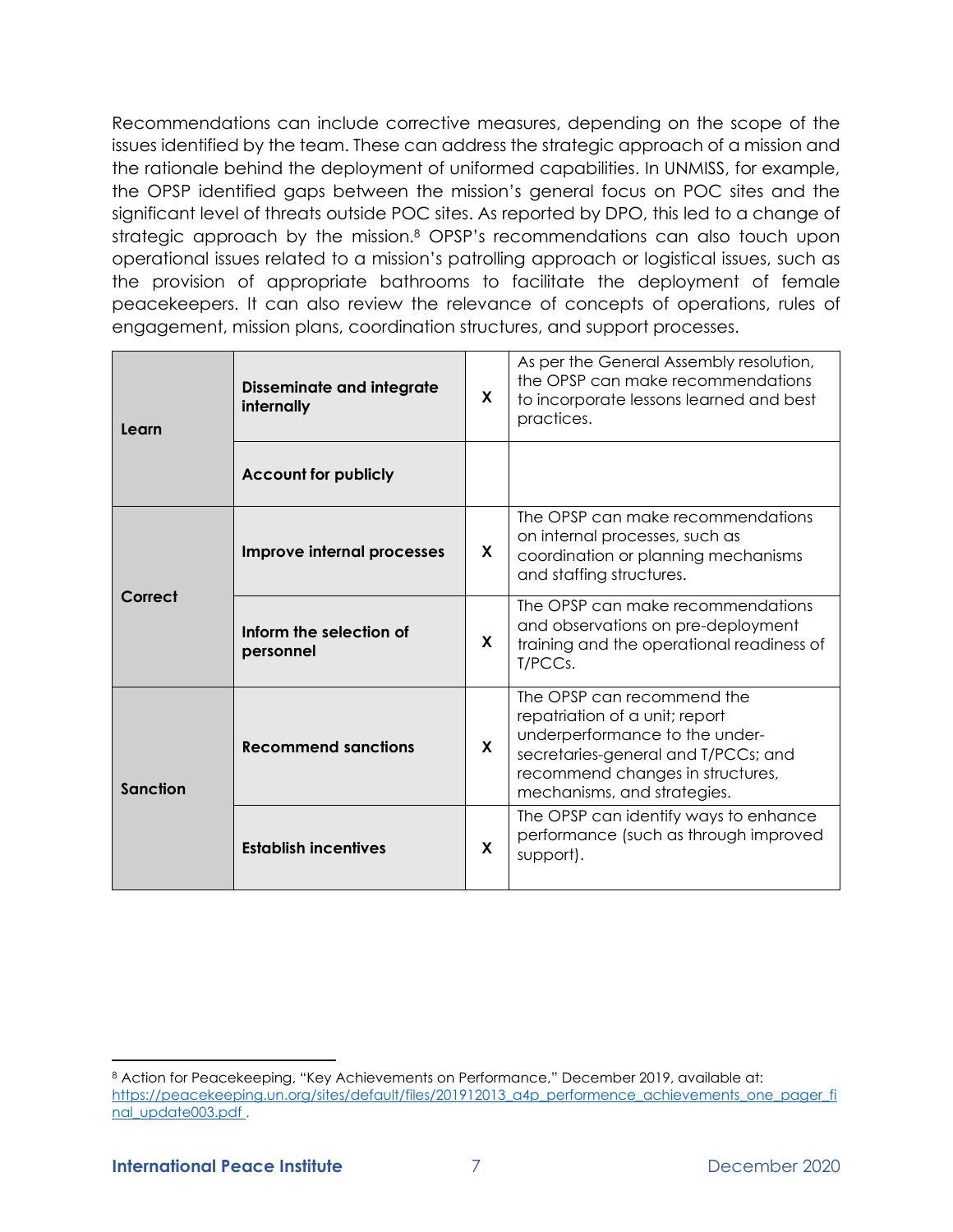## Independence and impartiality

The OPSP fulfills functions similar to those of an inspectorate general. It is both an internal tool for DPO and an independent oversight body.

The OPSP is generally perceived as impartial and independent. Its strengths reside in its credibility within the system, thanks to its expertise in issues affecting uniformed personnel and the experience of its current head and its senior military and police advisers.

The OPSP often provides bold assessments and recommendations, which can be directed at any T/PCC. Heads of military or police components do not directly report to the OPSP and are not accountable to it. The OPSP is also independent from the Office of Military Affairs (OMA) and the Office of Rule of Law and Security Institutions (OROLSI).<sup>9</sup>

## Inclusivity

While the General Assembly has tasked the OPSP with assisting in identifying gaps that have an impact on the delivery of mandates by UN peacekeeping missions as a whole, it has tended to focus on uniformed components given its limited resources and capacity. The UN internal policy formalized this focus by stressing "gaps, systemic issues and emerging challenges affecting the implementation of mandated tasks for uniformed personnel," though it also refers to a holistic, comprehensive, coherent, and objective view of all the factors contributing to missions' ability to implement their mandates.

Over the recent years, however, the team has sought to ensure the multidimensional, integrated character of its reviews, and emphasized the importance of comprehensive assessments into all components of peacekeeping operations. As stated by a UN official familiar with OPSP, "The force is nothing in itself."<sup>10</sup>

The OPSP's ability to comprehensively address POC has been inherently limited by the composition of its team, which did not initially include a civilian with substantive expertise. In the past, civilian staff from other DPO divisions have participated in OPSP reviews in an ad hoc manner. As of September 2020, the creation of a civilian post within the OPSP through extra-budgetary contributions was being considered as a way to fill this gap.

<sup>9</sup> The General Assembly decided that the office "shall not have an impact on existing command and control arrangements for uniformed personnel, specifically on the responsibilities of force commanders and police commissioners in the field." UN General Assembly Resolution 67/287 (August 15, 2013), UN Doc. A/RES/67/287.

<sup>10</sup> Interview with DPO official, New York, February 2020.